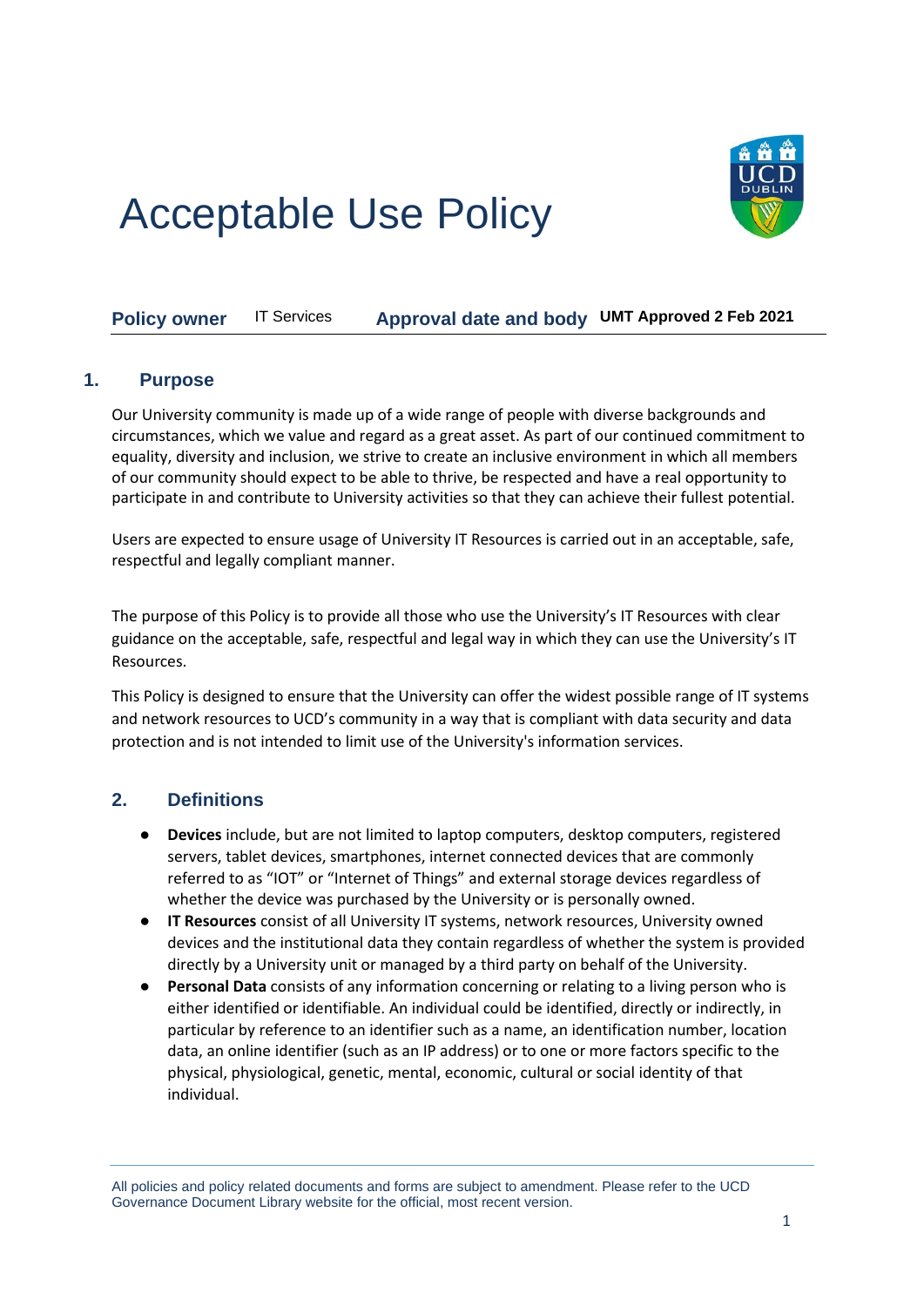● **Confidential University Information** consists of information which, if disclosed, deleted, altered or made publicly available could cause damage or distress to individuals, damage commercial or financial interests of the University and its connected companies, or result in the loss of intellectual property of the University or those connected to it.

# **3. Scope**

This policy applies to all staff, students, or other users of UCD's IT Resources including third party users, whether they are physically located on campus or accessing IT Resources remotely regardless of geographic location.

# **4. Principles**

The University is committed to maintaining data privacy. However, the University reserves the right to maintain audit and activity logs and to monitor the use of its IT Resources for the following purposes:

- Investigating and enforcing University Policies, Codes of Conduct and Statutes.
- Maintaining the availability and performance of the University's IT Resources.
- Detecting, preventing, and investigating IT security-related incidents.
- Responding to legal or compliance requests from UCD Legal, Audit, HR or Registry.
- Complying with any legal and statutory obligations applicable to the University

Although schools and units may have developed their own policies at a local level, those policies cannot diminish the acceptable usage expectations as set out below.

# **5. Roles and Responsibilities**

There is an obligation for all users of UCD's IT Resources or who have been issued an IT account to:

- Comply with this policy and all other relevant policies and procedures that apply to their role in the University. Please revie[w U](https://sisweb.ucd.ie/usis/W_HU_MENU.P_DISPLAY_MENU?p_menu=GD-DOCLIB)[CD's Governance Document Library](https://sisweb.ucd.ie/usis/W_HU_MENU.P_DISPLAY_MENU?p_menu=GD-DOCLIB) for a full list of University Policies.
- Report all breaches of this Policy to the [IT Helpdesk](https://www.ucd.ie/itservices/ourservices/advicesupportconsultancy/helpdeskitcentres/) by emailin[g ithelpdesk@ucd.ie](mailto:ithelpdesk@ucd.ie) or call 01-716 2700.

The Acceptable Use policy is included in employee contracts, presented in university systems including InfoHub and SISWeb and included in university communications such as student and staff eZines. A link to the policy is also incorporated into the footer o[f www.ucd.ie](http://www.ucd.ie/) and most UCD-branded websites. Any user of IT Resources is deemed to have made themselves aware of this policy.

All policies and policy related documents and forms are subject to amendment. Please refer to the UCD Governance Document Library website for the official, most recent version.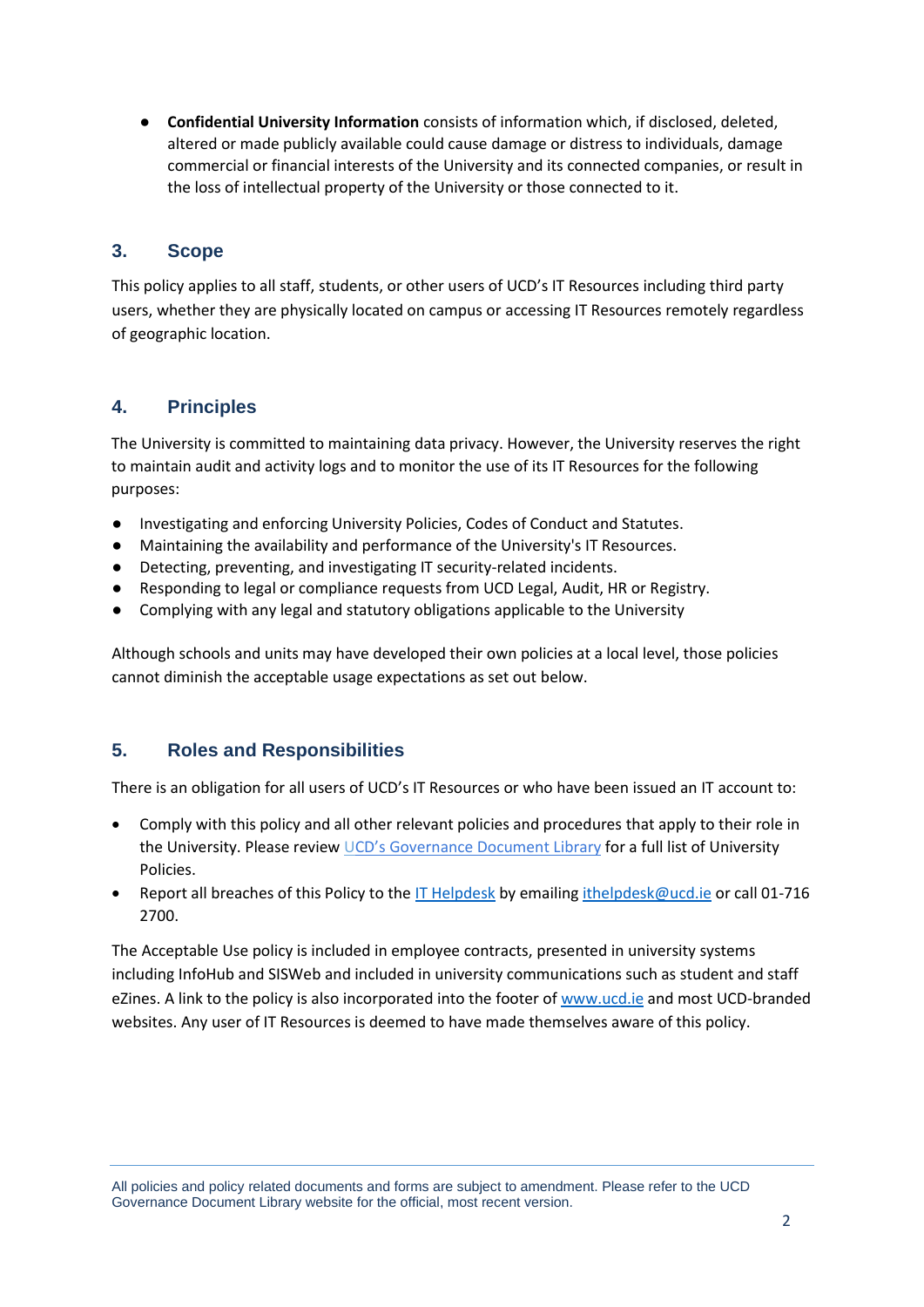## **6. Acceptable Use**

While it is impossible to address every possible situation, good judgement should always be applied when using University IT Resources and which should be used in a responsible and respectful manner. The following highlight areas for attention:

#### Legal and Policy Requirements

You shall use IT Resources in accordance with Irish law and University policies and procedures including the Universities Policies on Dignity and Respect, Equality, Diversity and Inclusion, Sexual Misconduct, Research Integrity and Student Code of Conduct.

#### IT Accounts and Access Rights

You may be provided with University IT accounts and passwords or other credentials to permit access to the University's IT Resources as outlined in IT Services [IT Account and Service Access](https://www.ucd.ie/itservices/t4media/IT%20Services%20Access%20Procedures.pdf)  [Procedure.](https://www.ucd.ie/itservices/t4media/IT%20Services%20Access%20Procedures.pdf) Please be aware that UCD retains ownership of all IT accounts, data, and services for all IT accounts issued by UCD. Users are responsible for all activities and information accessible through their University IT accounts, including any additional IT accounts such as sponsored or visitor accounts which have been requested or renewed by an individual. You must ensure that in so far as practicable, that all use of IT accounts for which you are responsible conform to the University's policies regarding use and behaviour so that your use of UCD's IT Resources does not expose the University, its students, employees and other stakeholders to unnecessary risks.

IT accounts must be protected in line with [UCD's Password Protection Policy](https://sisweb.ucd.ie/usis/!W_HU_MENU.P_PUBLISH?p_tag=GD-DOCLAND&ID=182) and any unauthorised access or use of an IT account must be reported immediately to IT Services.

#### Use of IT Resources

You shall recognise that IT Resources are provided primarily for University related business including to support teaching, learning, research & enterprise, professional and administrative activities and you must behave reasonably in your use of University IT Resources. You must not undertake or facilitate any activity that could jeopardise in any way, the security (confidentiality and integrity), availability and performance of UCD's IT Resources, or compromise their utility or availability to other users. There is a page dedicated to [Unacceptable Online Behaviour](https://www.ucd.ie/itservices/ourservices/security/unacceptableuse/) on the IT Services website for further information.

Please be aware that the University uses various technical measures to safeguard the stability and performance of the University's IT Resources, to help protect the University's information and IT Resources from cyber threats, and to enforce University policies. Technical measures include malware protection measures, IT Account protection measures, network intrusion detection and prevention controls, network stability services, application security controls, etc. These measures may be enhanced, or new controls or procedures introduced as necessary to help ensure the stability and performance of the University's network and to protect the University's IT Resources and Information against new or emerging cyber security threats.

#### Malware and Device Security

It is the device owner's responsibility to ensure that all Devices that have access to University IT Resources or process or store Personal or Confidential University Information are protected in line with [IT Services Device Protection requirements.](https://www.ucd.ie/itservices/ourservices/security/protectingyourdevice/)

All policies and policy related documents and forms are subject to amendment. Please refer to the UCD Governance Document Library website for the official, most recent version.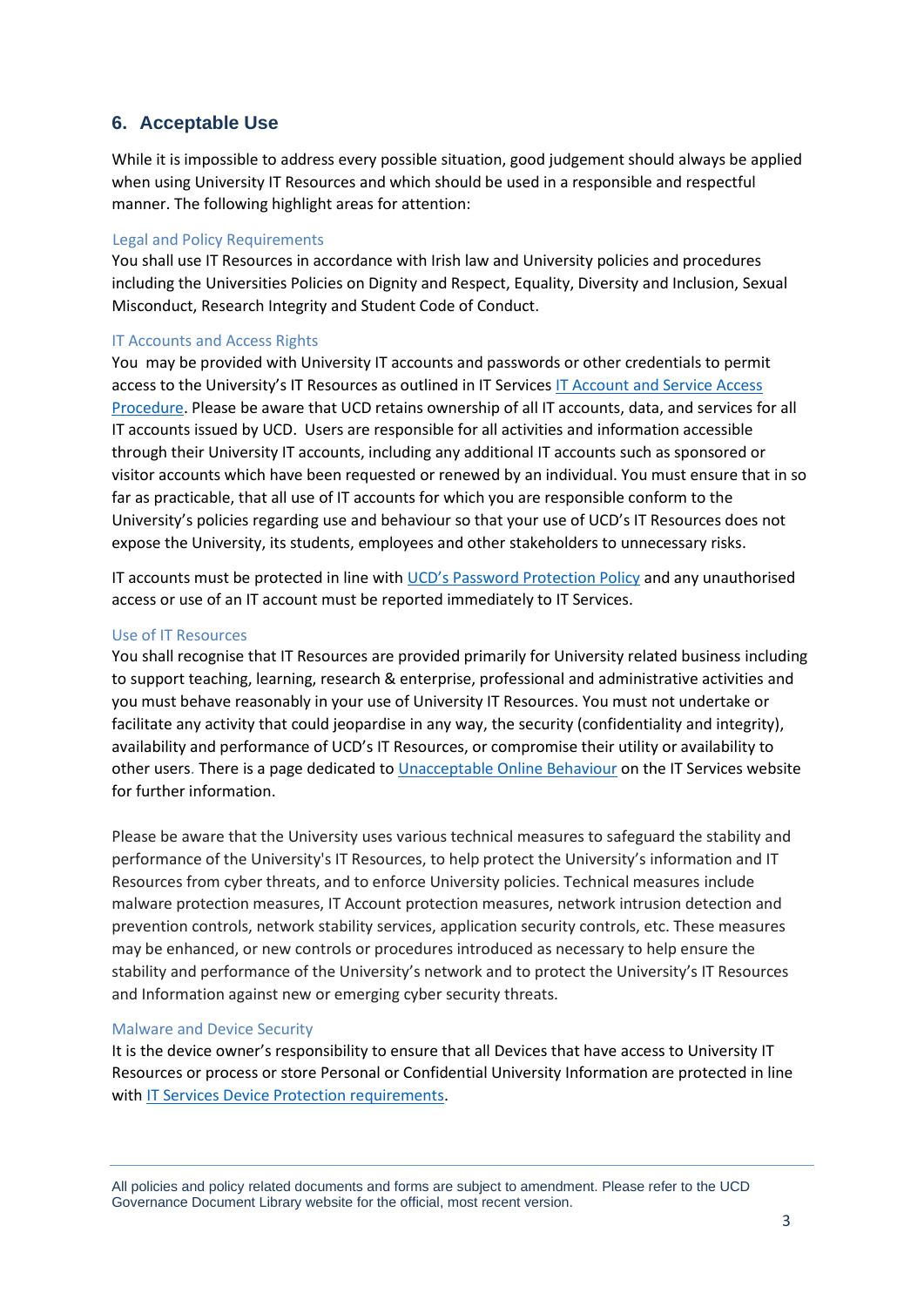You must take reasonable care to ensure that you do not transmit viruses or other malicious software to other users or Devices. If you suspect that University information, IT Resources, IT accounts or Devices have been abused or otherwise compromised, for example by a virus, ransomware, trojan, hacked, etc. you must notify IT Services immediately by emailing [ithelpdesk@ucd.ie](mailto:ithelpdesk@ucd.ie) or calling 01-7162700. You must also take reasonable steps to ensure that the impacted system is removed from the University networks and other IT Resources.

Servers and other network connected devices must be configured, maintained and secured in line with [IT Services device security requirements.](https://www.ucd.ie/itservices/ourservices/security/protectingyourdevice/) Registration details for all network registered devices must be kept up to date and renewed in line with [IT Services network registration requirements.](https://www.ucd.ie/itservices/ourservices/getconnected/registeryourdeviceonthenetwork/)

#### Licencing of software

All software installed and used on the University's computer systems, including stand‐alone computers, must be appropriately licensed. Where University site licenses permit off‐campus use and/or personal use, you must adhere to the terms and conditions of such licenses. IT Services offers a [Software Downloads](https://www.ucd.ie/itservices/ourservices/software/softwaredownloads/) service that provides staff and students access to a library of software applications and utilities which UCD has licensed.

#### Data Privacy, Data Protection and Freedom of Information

Personal or Confidential University information is stored on the University's systems. If you have access to or are responsible for such data, you must ensure that the integrity, accessibility, accuracy, and confidentiality of such data are maintained. If you keep personal data on others you must comply with the provisions of the Data Protection Acts (1988, 2003 & 2018 - General Data Protection Regulations, as may be amended). This includes considerations regarding limiting disclosure of personal data to only those individuals that have a professional reason to access them, or to not keeping personal data any longer than permitted.

You must also be aware that the Freedom of the Information Act (2014 as may be amended) applies to records held in any format on University systems. Records and information held may need to be disclosed on foot of Freedom of Information requests (under Freedom of Information legislation) or Data Subject Access Requests (under Data Protection legislation) received by the University.

Please review [UCD's Data Protection website](https://www.ucd.ie/gdpr/) for further details on UCD's Data Protection, and the [Freedom of Information website](http://www.ucd.ie/foi) for Freedom of Information obligations.

The University is committed to maintaining your privacy and only monitors or accesses IT Resources usage and activity for the reasons outlined in the Principles section above.

### **7. Unacceptable Use of IT Resources**

Unacceptable use of IT Resources includes behaviour that is threatening, harassing, bullying, defamatory, libellous, illegal, offensive, discriminatory on the grounds of race, disability, gender, gender identity, age, sexual orientation, religion, civil status, family status, membership of the travelling community, socio-economic status, involves theft or fraud including creating , downloading, viewing, storing, sending, transmitting or causing the transmission of any material or images that are abusive, obscene, derogatory, pornographic, or otherwise indecent or illegal.

Further, unacceptable behaviour includes IT activities using IT Resources that will:

All policies and policy related documents and forms are subject to amendment. Please refer to the UCD Governance Document Library website for the official, most recent version.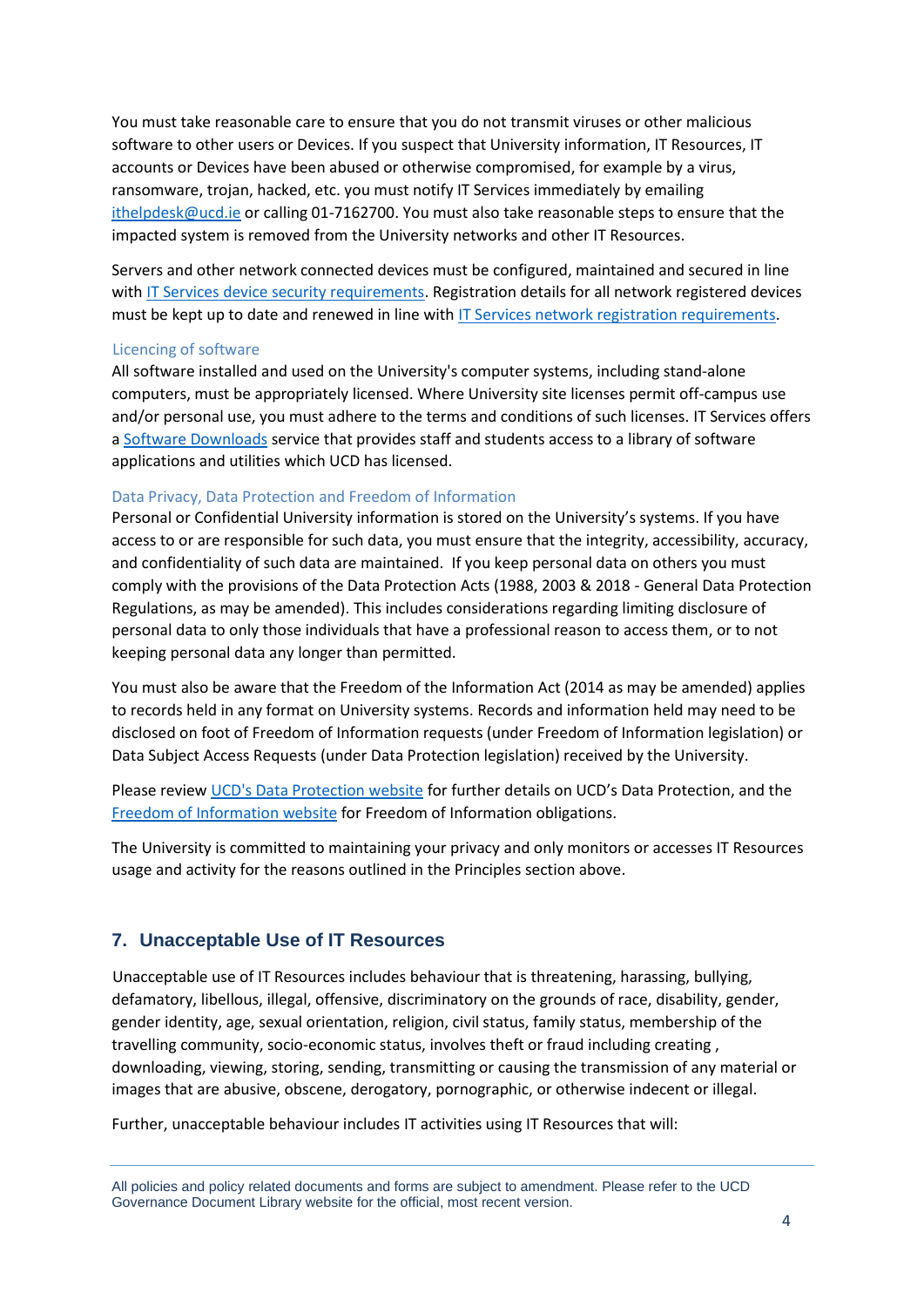a) intentionally or recklessly use the name of the University in such a way that either by content or expression brings the University into disrepute including online activity that deliberately misrepresents your views as those of the University

b) incite hatred

c) advocate or promote any unlawful act

d) be likely to defame, defraud or deceive another person or organisation

e) cause harm, offence, harassment, sexual harassment, bullying, discrimination, victimisation, needless anxiety or persistent nuisance to others

f) corrupt, destroy or disrupt other users' data or deny and disrupt services to other users, for example: unnecessary or trivial messages, chain, junk mail or unsolicited bulk or marketing email (spam)

g) plagiarise or infringe the copyright, licence terms, trademark or proprietary rights of another person or organisation

h) conflict with an individual's obligations, contractual or otherwise to the University leading to personal financial gain or competing with the University in business

i) agree to terms, enter into contractual commitments or make representations by email on behalf of the University, unless authorised and appropriate to do so.

#### Security, Performance and Availability of IT Resources

Unacceptable behaviour also includes but is not limited to any activity that impacts the performance, availability, and security (confidentiality and Integrity) of the University's IT Resources or information such as spreading malware, hacking, network tracking (spying), high volume network attacks or scans, using another individuals IT Account without permission, impersonating another individual, spamming or sending unsolicited emails, interfering with University IT equipment or simulating University network equipment.

#### Intellectual Property Rights and Commercial Activity

You must not use IT Resources to infringe the copyright, patent, or intellectual property rights of any individual or the University by either downloading or distributing unlicensed or copyrighted software or materials. Use of IT Resources for personal commercial activity unless specifically authorised is unacceptable.

#### Confidential University Information

You must not use any IT Resources to disclose any Confidential University Information without consent of the University.

#### Examples of Unacceptable Behaviour

Examples of unacceptable online behaviour are available on th[e IT Services unacceptable user](https://www.ucd.ie/itservices/ourservices/security/unacceptableuse/)  [behaviour webpage.](https://www.ucd.ie/itservices/ourservices/security/unacceptableuse/)

All policies and policy related documents and forms are subject to amendment. Please refer to the UCD Governance Document Library website for the official, most recent version.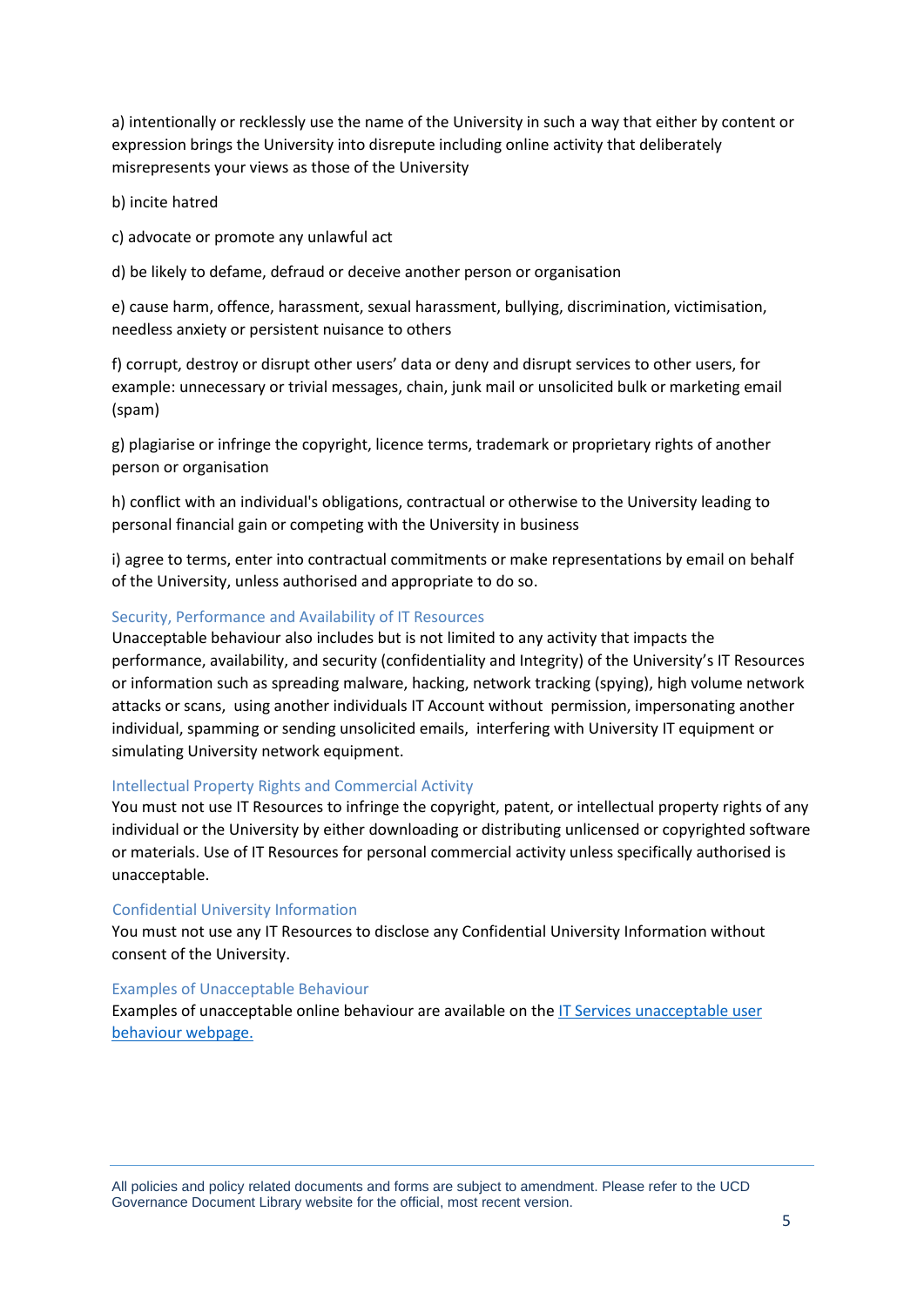# **8. Breaches of Policy**

Unacceptable use of University IT Resources or IT Accounts can have a significant impact on the availability, performance, and security of the University's IT Resources and Information. Breaches of this policy can also have legal, financial, and reputational consequences for the University, including, but not limited to, fines.

Breach of this Policy may result in disciplinary action under the University's policies and procedures including the Disciplinary Statute and the Student Code of Conduct as well as referral to the An Garda Síochána or other regulatory body. The University shall carry out such investigations as required arising out of any breach or suspected breach of the Policy.

Furthermore breach of this Policy or where an IT security incident is suspected may result in content being taken down, disconnection of systems and/or devices, being denied access to University IT Resources including the withdrawal of network privileges, the suspension of an IT account or the loss of system privileges.

# **9. Related documents**

- [UCD Data Protection Policy](https://www.ucd.ie/gdpr/policiesprocedures/)
- [IT Security Policies and Procedures](https://www.ucd.ie/itservices/ourservices/security/policiesandprocedures/)
- [Data Protection Policy](https://www.ucd.ie/gdpr/policiesprocedures/)
- **[Password Protection Policy](https://sisweb.ucd.ie/usis/!W_HU_MENU.P_PUBLISH?p_tag=GD-DOCLAND&ID=182)**
- Device Protection Policy
- [University College Dublin, Statute 28, Disciplinary Statute](https://sisweb.ucd.ie/usis/!W_HU_MENU.P_PUBLISH?p_tag=GD-DOCLAND&ID=211)
- [Student Code of Conduct](https://sisweb.ucd.ie/usis/!W_HU_MENU.P_PUBLISH?p_tag=GD-DOCLAND&ID=221)
- [Equality, Diversity and Inclusion Policy](https://www.ucd.ie/equality/information/policies/)
- [Employment Equalities Acts 1998-2015](https://www.ucd.ie/equality/information/policies/)
- [Universities Act \(1997\)](https://sisweb.ucd.ie/usis/W_HU_MENU.P_DISPLAY_HELP?p_topic=289&p_parameters=3752D4F03ADF4F5116768847AB54D8230B2D5187179256606C82273AA9B2E534DD73FB98E3040685932BBA3E39AD10E3B8241747ABD75F06C6EBF5498B3B067CEDB270C13F73807DB7C9B42DF92549AA340CB393B809AA046146ECB9885F51EC7D78D0D35DFCBA22378A55A8081CC8DE7965A3DA67272BFB07ECA4699E54F2271F6B6359F617E808FF75137E13531C2E94C0F6D73BDE98CD606BB2347B3303C9B3B674DB9AEEC5FC9811EE1C3C1AD7955AEEDFB3F3CFA0D0333EF378D5D1696427A0BEA12E62F548EEBB317E549A51361EF646010D89DB0B5358E819E4448D5B767577B7FAC113B73C2CE08CF0A87C7EBB7EAFF6EE3B96BA27A1A620A1DE46F92C5332EBDEB3D62C97A44933DDD9135A80EFD12255DDAC3994262B4BE4654782FF1C8A6FEC1FAAFD7EA2547128C75CBF277E8BFC9C947E79D63C8849F989615E64066745CB72854EDBC0F80A55393CC6F8D3701C3578A6528B255FDD01631B4F0D46C4E45C3C350BDDF9FA8F213ED814C5C4D9575D7BC18A43700438292D08F78D38E4428CA49FE4F70AAE4DCDB1561BCEB21DE1236B6A25382D2D8B99B69A73C0E0D4ADB94C00DDDCE7805511A8D9661E8F52C1AB96F4109A8FC8996B05312889D6B860C86FC27DCF78CB41D422E91F6E8DE16FEC692BAAB98239699827772C615F9A385A8553ACCDF00D06FC59DB251F69F647F523E28E8B68306190EAB30481AE8BF54473324658CF448248A68E3C8753090ED71DA8CC9B50AA415B5D7FDB4C8E73A0FD131CEC5DA3111EA21A688F602D7DF233EEB3093E40FAE3C015913A7AF982BB54CD50FBA43585548F696D0E4594F9E67682B0AD55200E38287DCA001BFBDE71467D2A491BB7F88BDCB4D7D73F5E66068FFD3A2AF27FC323940D3DE885A4343801F82E9DFA935DB1A700EBCA7A166AB75A58DD4097C619E5FE24AD83F8D0923E56E0E8105FB00F31A947C577E31471D3AC70558F26EAD36D1504FE83A001BD831F1EE801BC3D4BB7D4834F15)